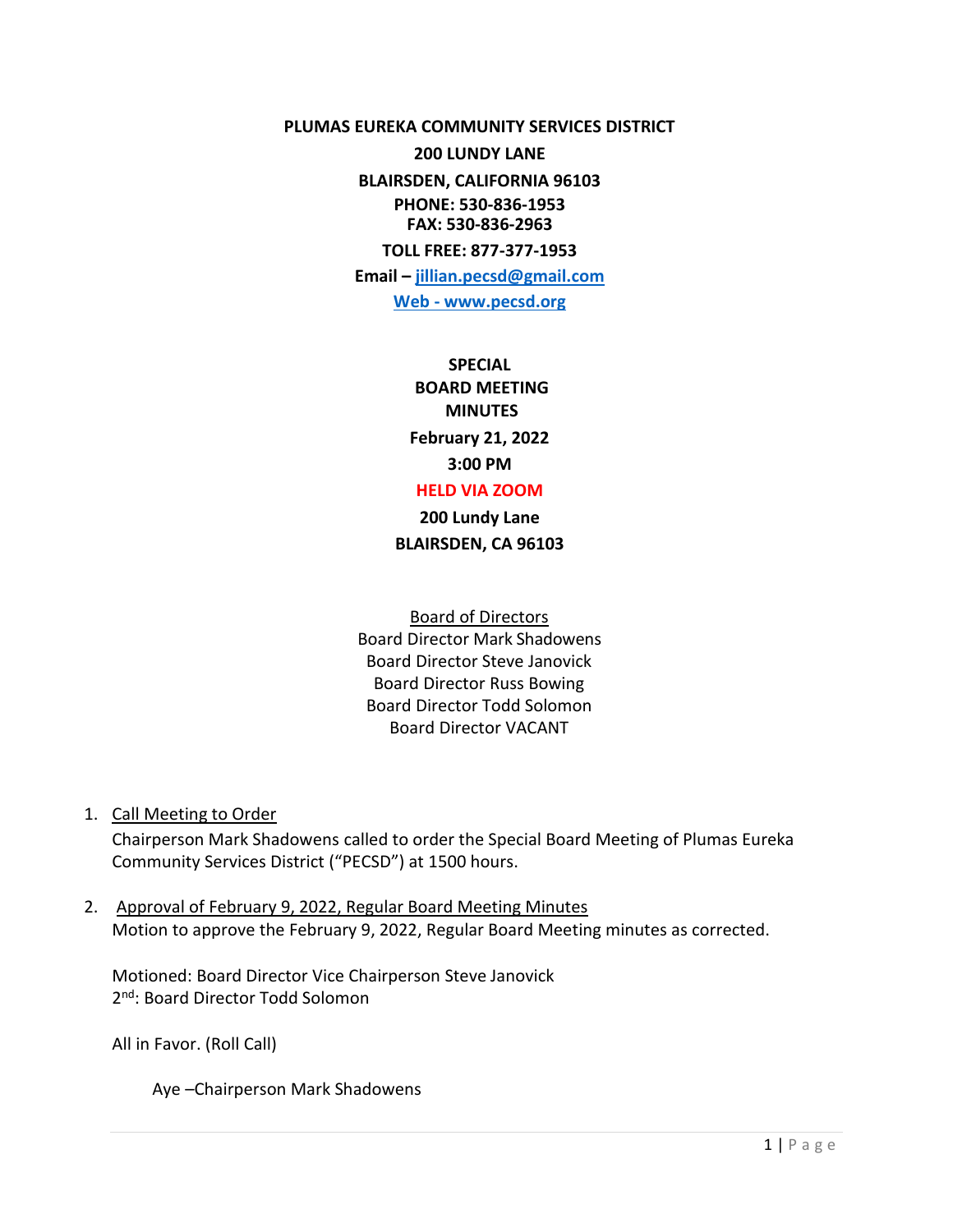Aye – Vice Chairperson Steve Janovick

Aye - Board Director Russ Bowring

Aye – Board Director Todd Solomon

## 3. Recruiting a Permanent General Manager

The Board was presented with a contract offering the position of General Manager to Jamar Tate. It is noted Mr. Tate spends minimal time as a non-contracted operations advisor for the Grizzly Lake CSD while they procure qualified operators.

Motion to approve the contract promoting Jamar Tate to the position of General Manager.

Motioned: Board Director Russ Bowring 2<sup>nd</sup>: Vice Chairperson Steve Janovick

All in Favor. (Roll Call)

Aye – Chairperson Mark Shadowens

Aye – Vice Chairperson Steve Janovick

Aye – Board Director Russ Bowring

Aye – Bord Director Todd Solomon

Jamar Tate is hereby appointed PECSD General Manager.

### 4. Hiring Extra Help

The Board was advised that former Interim General Manager John Rowden is available as an Administrative Consultant a well as a Project Manager for the District's ongoing Water Treatment Plant project. Mr. Rowden will be limited to 960 hours per year for a maximum of 2 years as a Retired Annuitant for the State of CA.

Motion to retain John Rowden as Consultant and Project Manager:

Motioned: Board Director Todd Solomon 2<sup>nd</sup>: Board Director Russ Bowring

### All in Favor. (Roll Call)

- Aye Chairperson Mark Shadowens
- Aye Vice Chairperson Steve Janovick
- Aye Board Director Russ Bowring
- Aye Bord Director Todd Solomon
- 5. Update Plumas Bank District Signatories The PECSD Board of Directors requests Bank Account Signature Cards be updated as follows: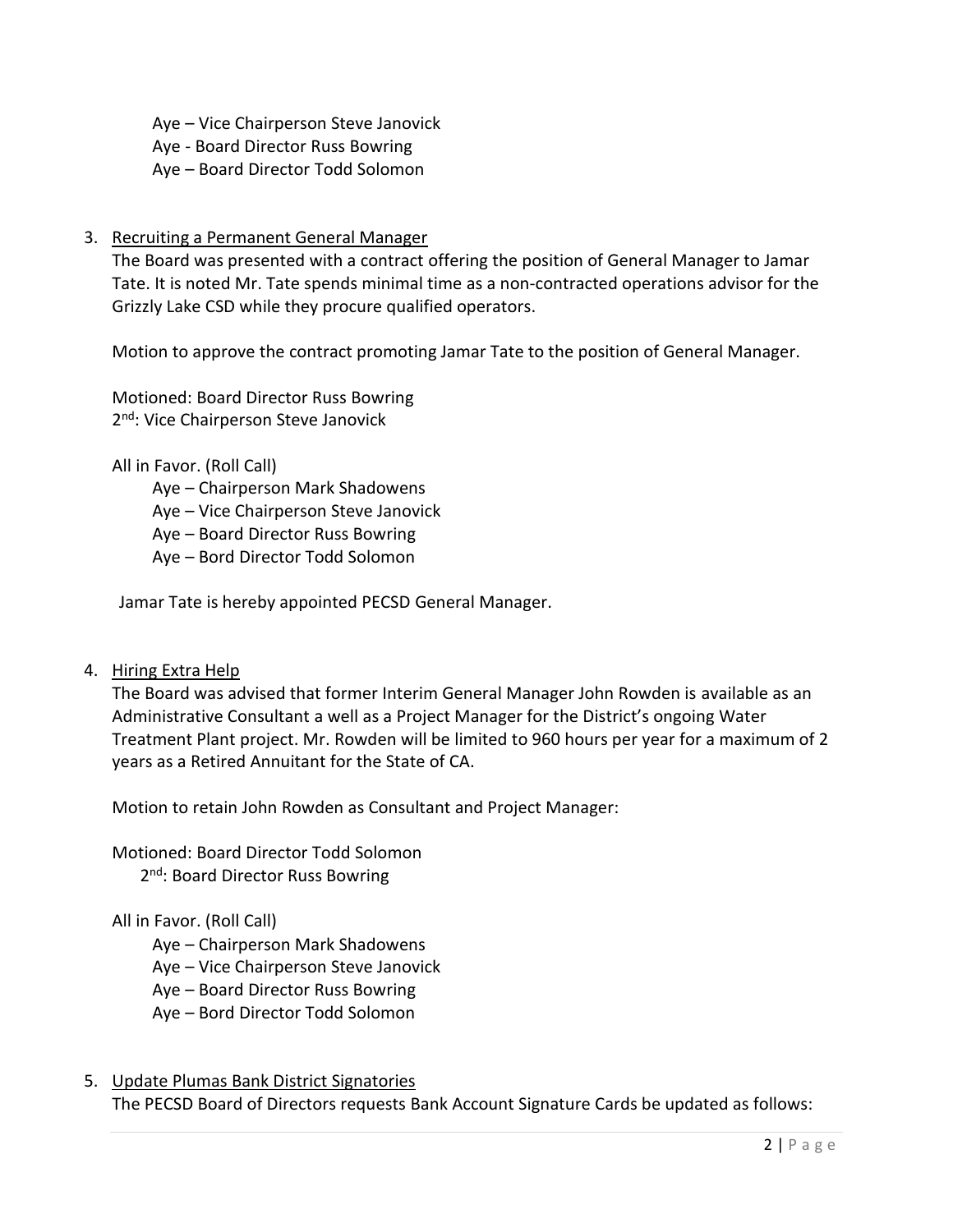Remove David C Stone from all Signature Cards. Remove John Rowden from all Signature Cards.

Add Jamar Tate to all Signature Cards.

Promote Mark Shadowens to Board Chairperson.

### **Final list of Signatories:**

Mark Shadowens Steve Janovick Russ Bowring Todd Solomon Jamar Tate

Motion to authorize the above-mentioned individuals as Signatories on BOTH PECSD checking accounts.

Motioned: Board Director Russ Bowring

2<sup>nd</sup>: Vice Chairperson Steve Janovick

All in Favor. (Roll Call)

Aye – Chairperson Mark Shadowens

Aye – Vice Chairperson Steve Janovick

Aye – Board Director Russ Bowring

Aye – Bord Director Todd Solomon

6. Public/Board Comment Period Nothing to report.

### 7. Adjournment

Chairperson Mark Shadowens adjourned the Special Board meeting at 1535 hours.

In Attendance: Chairperson Mark Shadowens Vice Chairperson Steve Janovick Board Director Russ Bowring Board Director Todd Solomon Board Director - VACANT